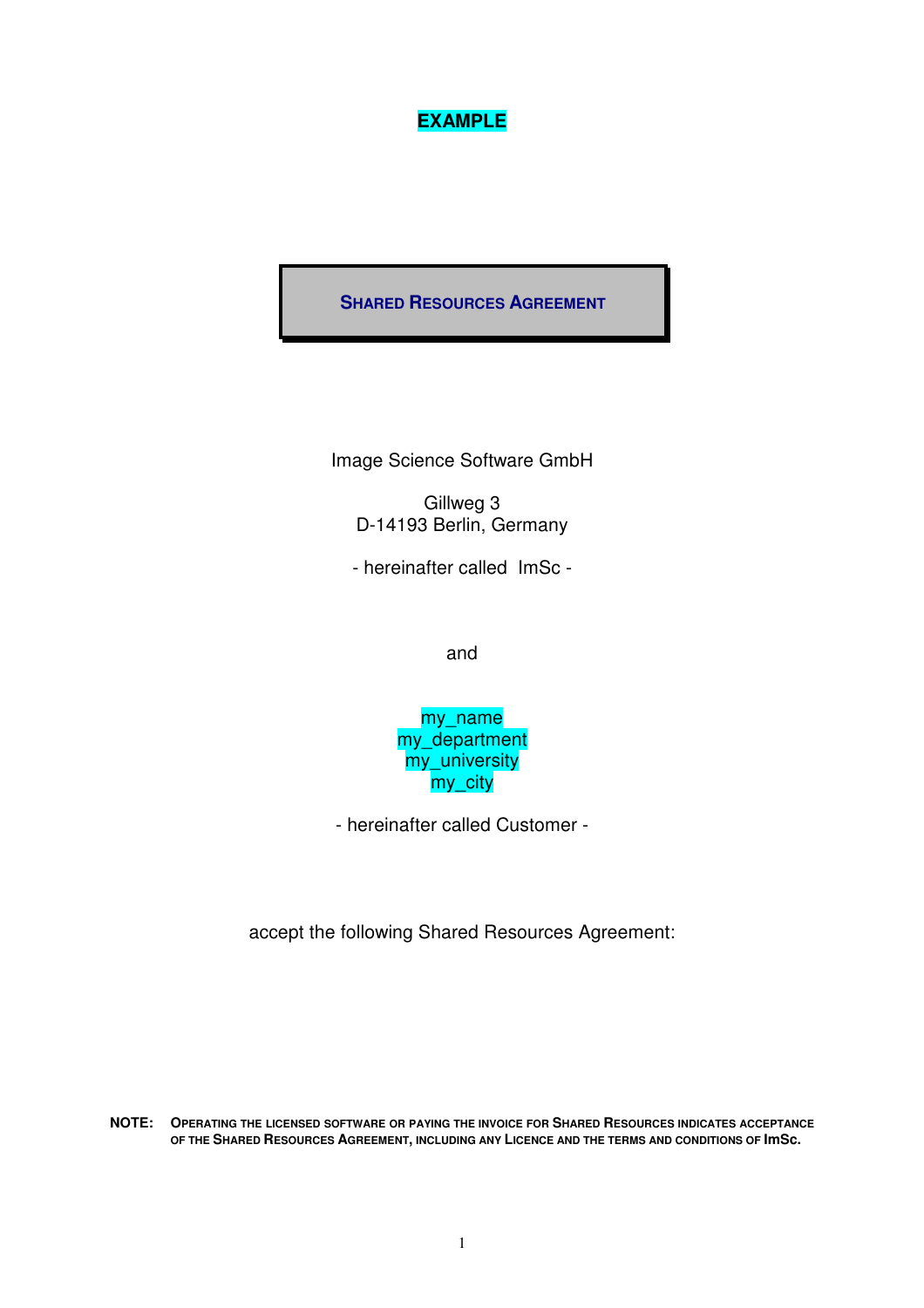# **1. Purpose**

This Agreement conveys licence to operate the IMAGIC image processing package within the Costumer's research group.. It also ensures maintenance of IMAGIC, error corrections, and user support.

### **2. Introduction**

The licensed modules for which this Agreement is in force are listed in the Appendix.

The Appendix is part of this Agreement.

### **3. Limitations and Cancellation**

The start-up and termination dates of this Agreement are listed in the Appendix. Unless otherwise agreed, the Agreement will be extended for an additional year, if the Agreement has not been cancelled by a 3 month written notice, to become effective at the termination date. If no termination date is specified, the Agreement is unlimited and can be cancelled by giving a 3 month written notice.

### **4. Requirements**

In case of Software debugging according to paragraph 5.2 the Customer is obliged to guarantee ImSc free access to the computer for which IMAGIC is licensed. If necessary, internet access must be made available to ImSc.

### **5. Objectives**

# **5.1. Software Licence for IMAGIC**

After the Customer has paid the Shared Resources fee, ImSc grants the Customer a personal, non-transferable and non-exclusive right ("licence") to use and store the IMAGIC software and program modules, which are described in the Appendix on the computer(s) or workstation(s), which are also listed in the Appendix.

### **5.2 Maintenance**

ImSc guarantees adequate correction of software errors if these errors substantially disturb the correct functioning of IMAGIC. "Adequate correction" means that ImSc will change the software in a way that is not a commercially unreasonable demand. Errors must be sufficiently described and sent to ImSc in written form.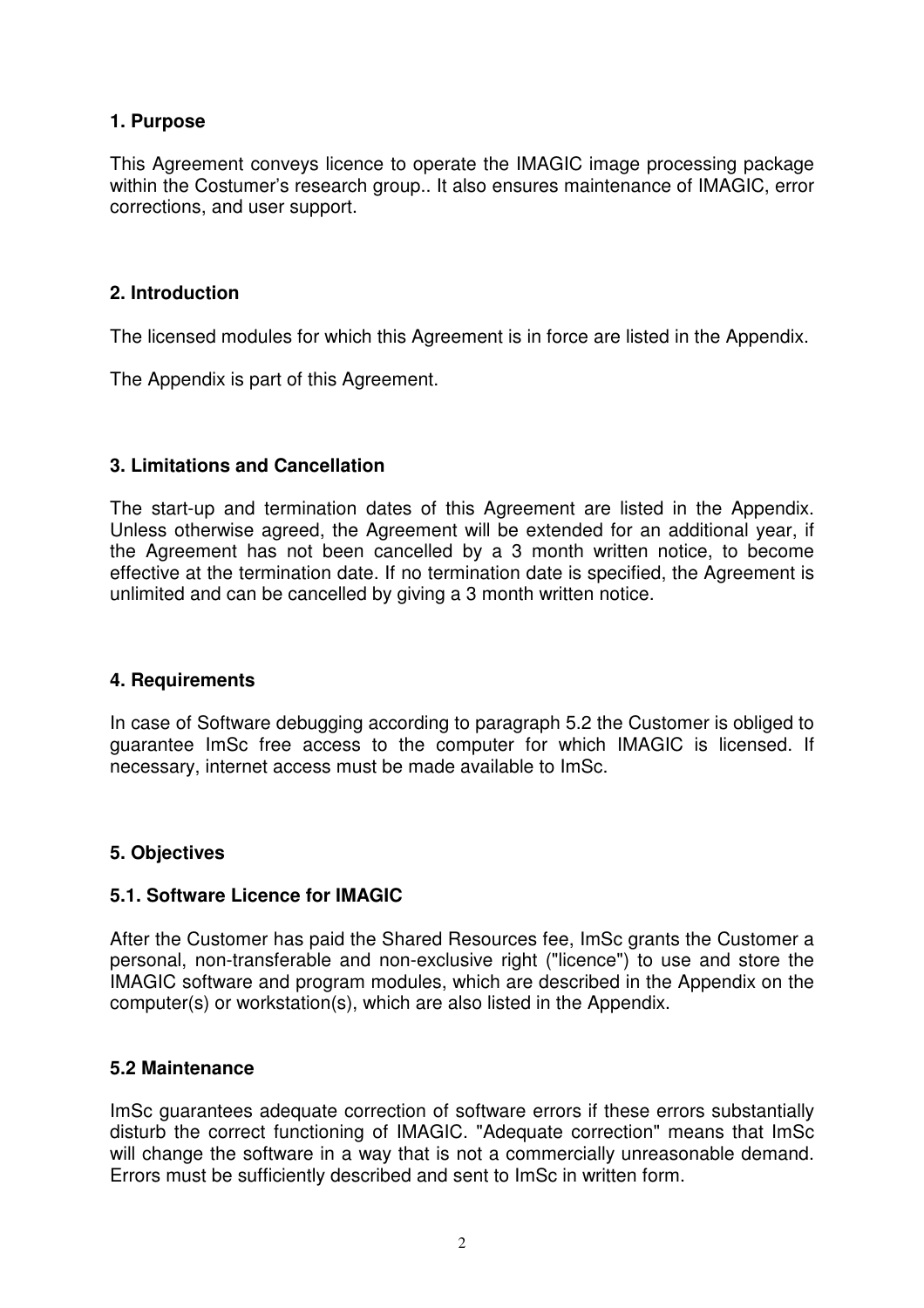To correct errors ImSc has the right to use, free of charge, the Customer's workstation(s), which are listed in the Appendix.

Error correction and software maintenance is possible only for modules supported by ImSc.

# **5.3 Updates**

ImSc will update the IMAGIC modules, which are described in the Appendix by installing new or corrected program versions. ImSc guarantees at least one update per year.

# **5.4. User Support**

ImSc guarantees the Customer user support in operating IMAGIC for an adequate quantity and amount of time if ImSc is able to give this support in a way that is not a commercially unreasonable demand. In the same way ImSc will help the Customer to purchase computer hardware and workstations if this assistance will benefit the performance of IMAGIC.

If the Customer wants ImSc to change parts of IMAGIC in order to enhance the Customer's use of the IMAGIC image processing system, ImSc will try but cannot be obliged to include these changes.

Error correction and software maintenance is possible only for modules supported by ImSc.

ImSc guarantees the Customer free access to the ImSc web pages to download manuals.

# **5.5. Inquiries**

Inquiries and requests for assistance are usually made by electronic mail (e-mail) and, exceptionally, in urgent cases by phone.

# **6. Limited Warranty**

ImSc does not guarantee the contents of the software. The software is always delivered "as is" and without warranty as to the performance or results the Customer may obtain by using it. The Customer agrees that the software may not be error free. The entire risk as to the performance and results of the software is assumed by the Customer.

Errors in IMAGIC are corrected according to paragraph 5.2. If ImSc cannot correct an error, ImSc will, within three weeks, present a method in order to bypass the error. It is also possible that ImSc will install a new program version rather than correct an existing version.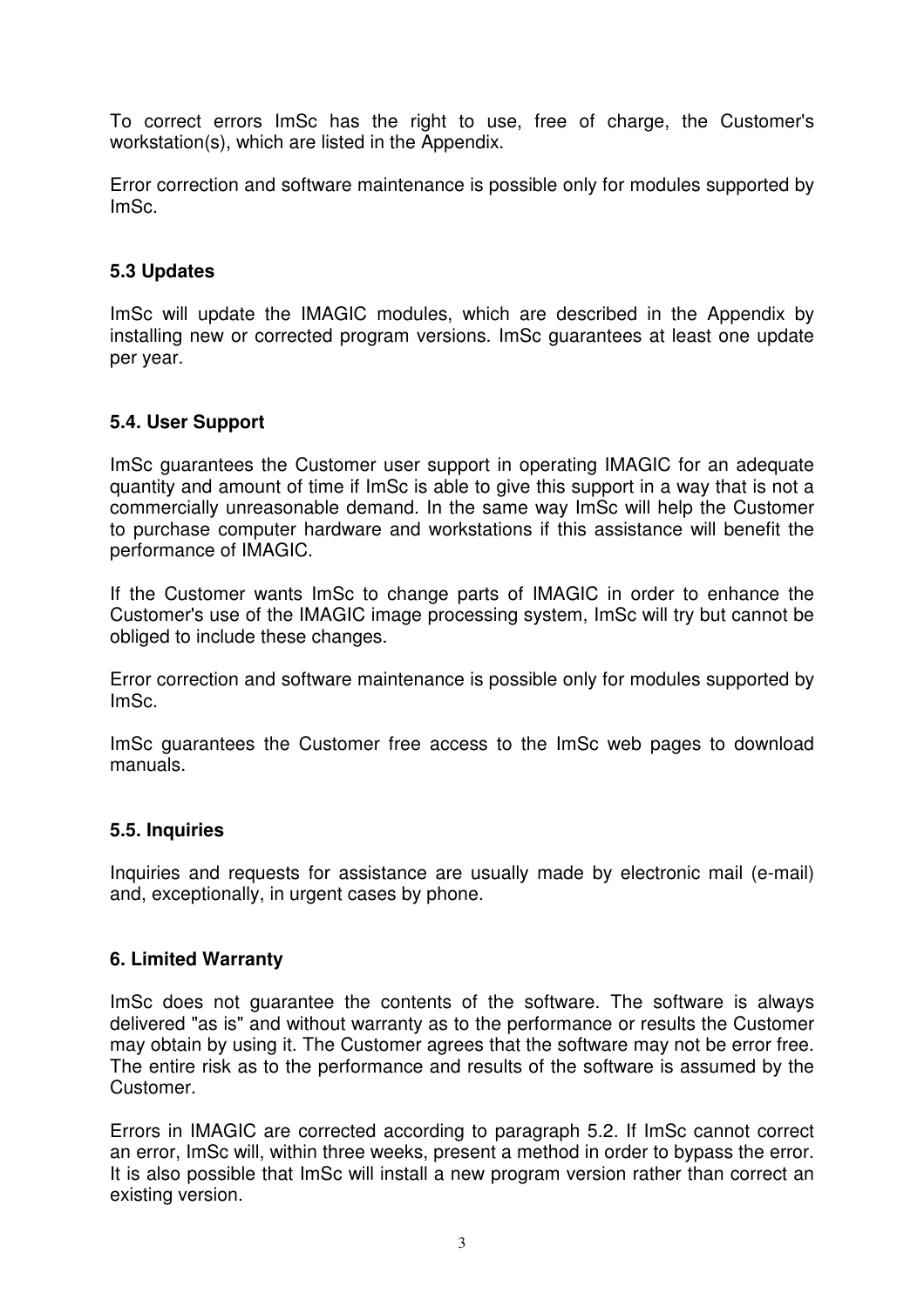Travel costs incurred during software maintenance are paid by ImSc. If a problem is not due to an error by IMAGIC, the cost of the error correction must be paid by the Customer according to the actual price list of ImSc.

If the original code was changed by the Customer or a third party without ImSc's permission, ImSc disclaims all warranties and the programs and/or modules are no longer part of this Agreement.

### **7. Proprietary Rights**

All parts of the IMAGIC package, including updates and backups, are the property of ImSc. After termination of the license all parts of IMAGIC, including updates and backups, must be deleted and/or destroyed. Exceptions are the Customer's own programs that have been developed according to paragraph 2.7 of the Terms and Conditions of Purchase of ImSc if these programs are not duplications or copies of IMAGIC programs.

### **8. Other Regulations**

Responsibility of ImSc is limited to the responsibilities explicitly listed in this Agreement and in the Terms and Conditions of Purchase of ImSc.

The Customer is obliged to keep strictly secret all information, which the Customer receives from this Agreement.

### **9. Shared Resources Fees**

The fees are specified in the Appendix. ImSc can claim changes by giving a 3 month written notice of such intention. Within the first year of this Agreement the fees cannot be changed.

The fees must be paid in full two weeks after receipt of the account. Prices do not include costs of packing, transportation, duties and/or tax.

### **10. Place of Jurisdiction**

The laws of the Federal Republic of Germany shall govern this Agreement. The exclusive place of jurisdiction at which all disputes between the two parties is to be instituted shall be Berlin.

### **11. Terms and Conditions of Purchase**

The Terms and Conditions of Purchase of ImSc are part of this Agreement.